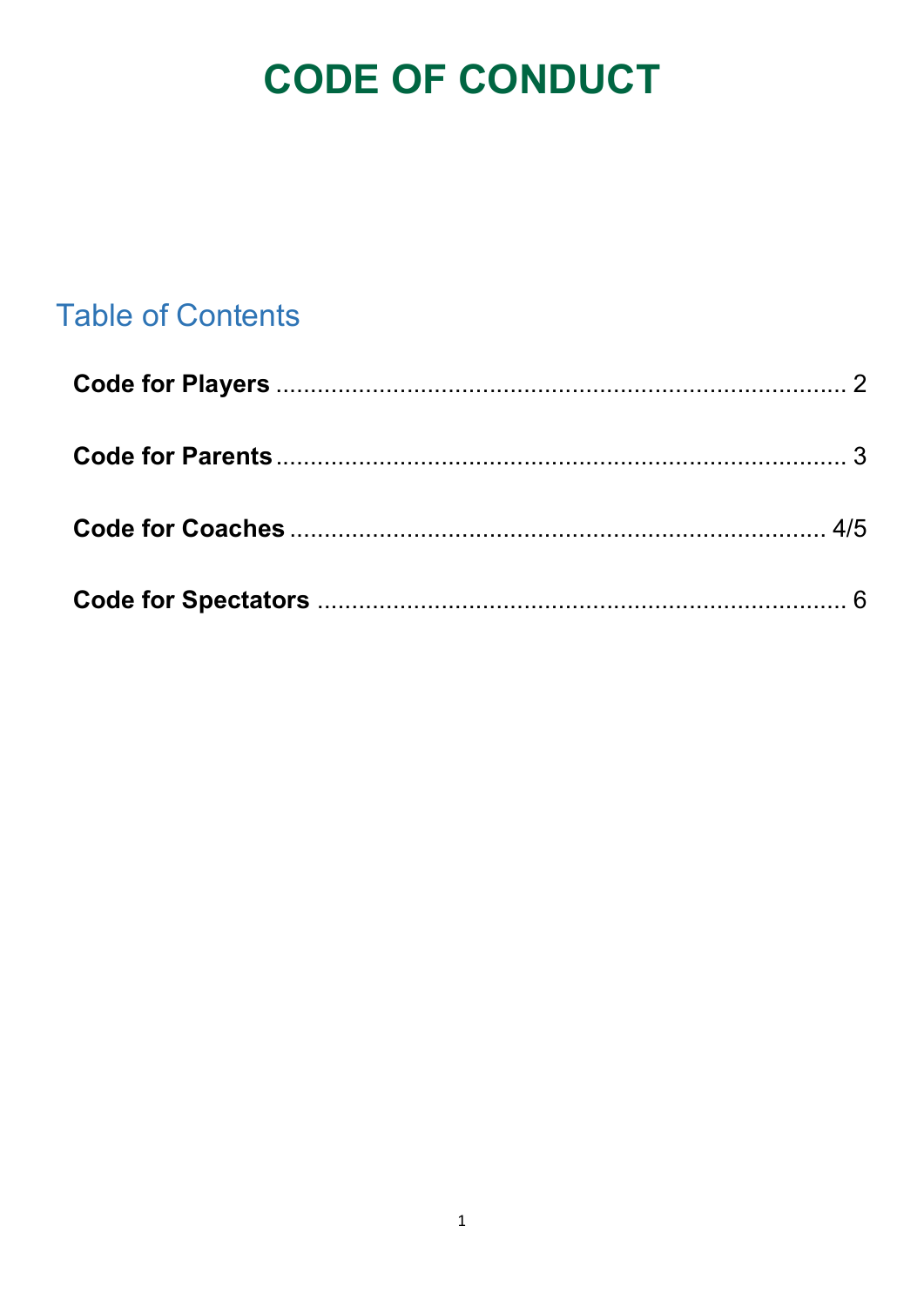## Code for Players

- Play for enjoyment and become part of the rugby family.

- Respect the "Game of Rugby" and play within the laws of the Game.

- Accept the referee's decision and let your captain or coach ask any relevant questions.

- Play with control; do not lose your temper.

- Always do your best and be committed to the game, your team and your club.

- Be a "good sport"; applaud all good play whether by your team or the opposition.

- Respect your opponent; treat all players as you would like to be treated; do not "bully" or take advantage of any player.

- Rugby is a team sport and make sure you co-operate with your coach, team mates and members of your club.

- Remember that the goals of the game are to have fun, improve your skills and feel good.

- At the end of the match thank your opponents and the referee for the match.

- Always remember that you owe a duty of care to your opponents; tackle hard but fairly, do not intend to hurt your opponent.

- Winning and losing is part of sport: Win with humility - lose with dignity.

- As part of the team it is important that you attend training regularly and listen to your coach and help your team.

- As a team sport it is important to understand that all members are important to the team!

- Remember you are representing your team, club, family and the Game of Rugby.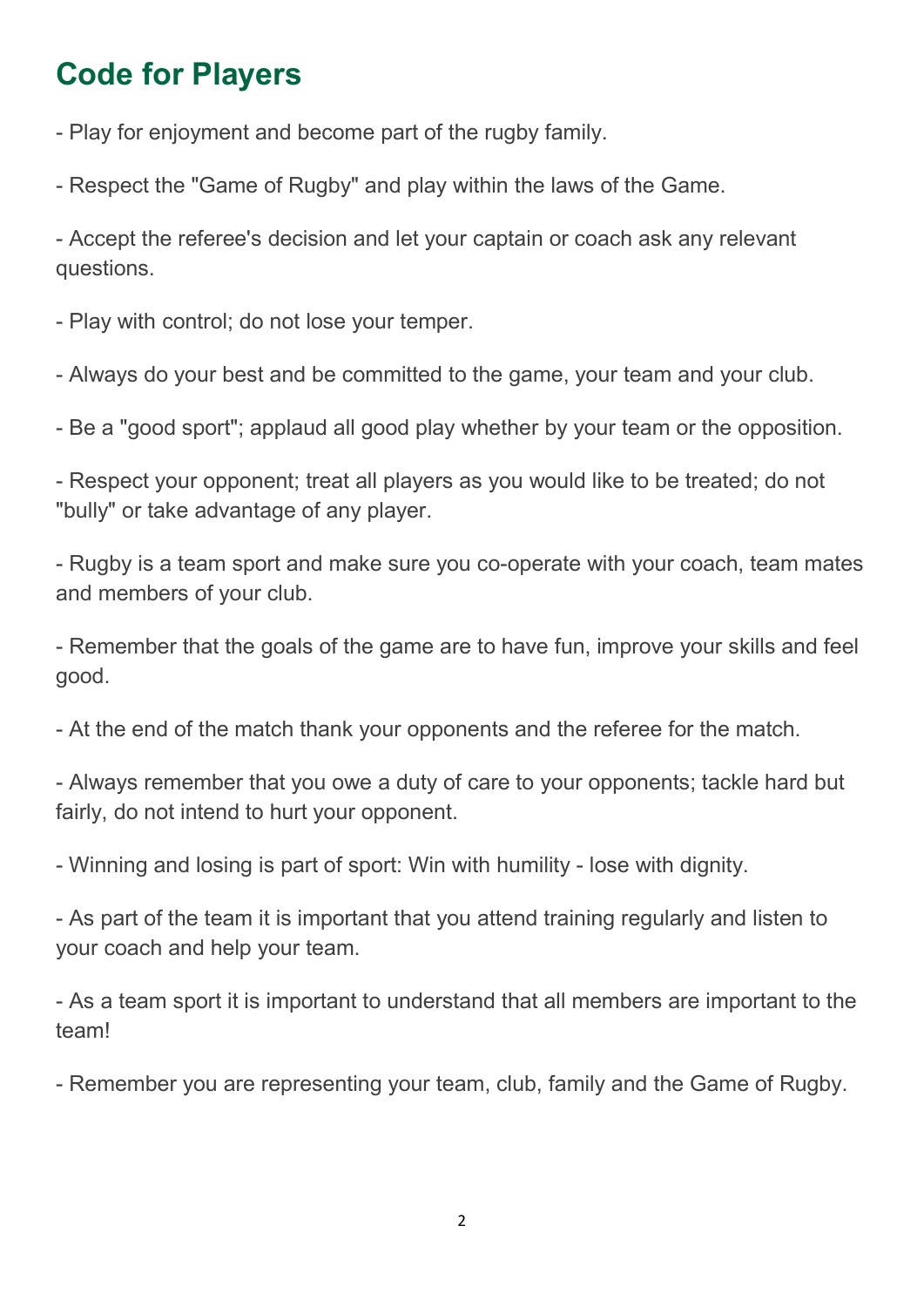#### Code for Parents

- Remember, young people play rugby for their enjoyment, not only yours.

- Encourage your child always to play by the Laws of the Game.

- Teach young children that honest endeavour is as important as winning, so that the result of each game is accepted without disappointment.

- Help young people to work towards skill improvement and good sportsmanship.

- Set a good example by applauding good play on both sides.

- Never ridicule, humiliate or shout at young players for making a mistake or losing a match.

- Do not place emphasis on winning at all costs.

- Do not force an unwilling child to participate in the playing of rugby; if the child is to play, he/she will do so in good time through your encouragement.

- Support all efforts to remove verbal and physical abuse from rugby.

- As a spectator do not use profane language or harass referees, coaches or players.

- Do not publicly question the referees' judgement and never their honesty.

- Recognise the value and importance of volunteer referees and coaches.

- Identify and acknowledge the good qualities of the Game of Rugby and uphold these values.

- Remember you and your child's contribution to the Game of Rugby is very important to the IRFU and be proud of your contribution.

- Understand the value of team sport and the importance thereof.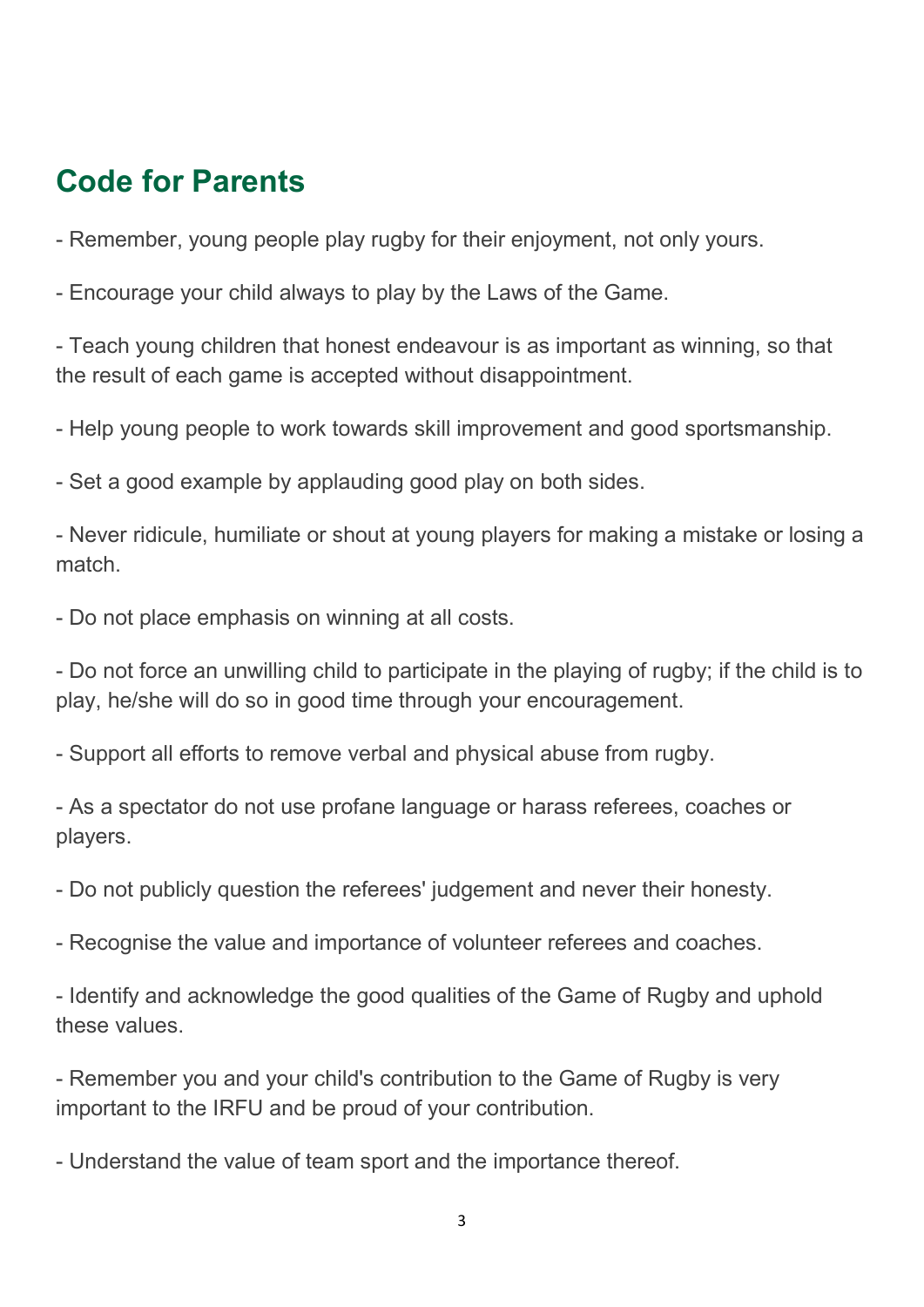# Code for Coaches

- Remember that as a coach of an "age grade team" you are to act in "loco parentis" and to that extent your duty of care is more onerous than that of a coach to an adult team.

- Lead by example - young people need a coach whom they respect.

- Be generous with your praise when it is deserved; never ridicule or shout at players for making mistakes or losing a match.

- Teach your players that the Laws of the Game are mutual agreements which no one should evade or break.

- Prepare young players for inter-class and inter-school activities.

- Be reasonable in your demands on the players' time, energy and enthusiasm.

- Ensure that all players participate in matches; the "average" players require and deserve equal time.

- Remember that young players play for fun and enjoyment and that skill learning and playing for fun have priority over highly structured competition; winning is not the only objective.

-Develop player and team respect for the ability of opponents, as well as for the judgement of referees and opposing coaches.

- Insist on fair play and disciplined play; do not tolerate foul play, fighting or foul language. Be prepared to take off an offending player.

- Encourage young players to develop basic skills and sportsmanship; avoid over specialisation in positional play during their formative years.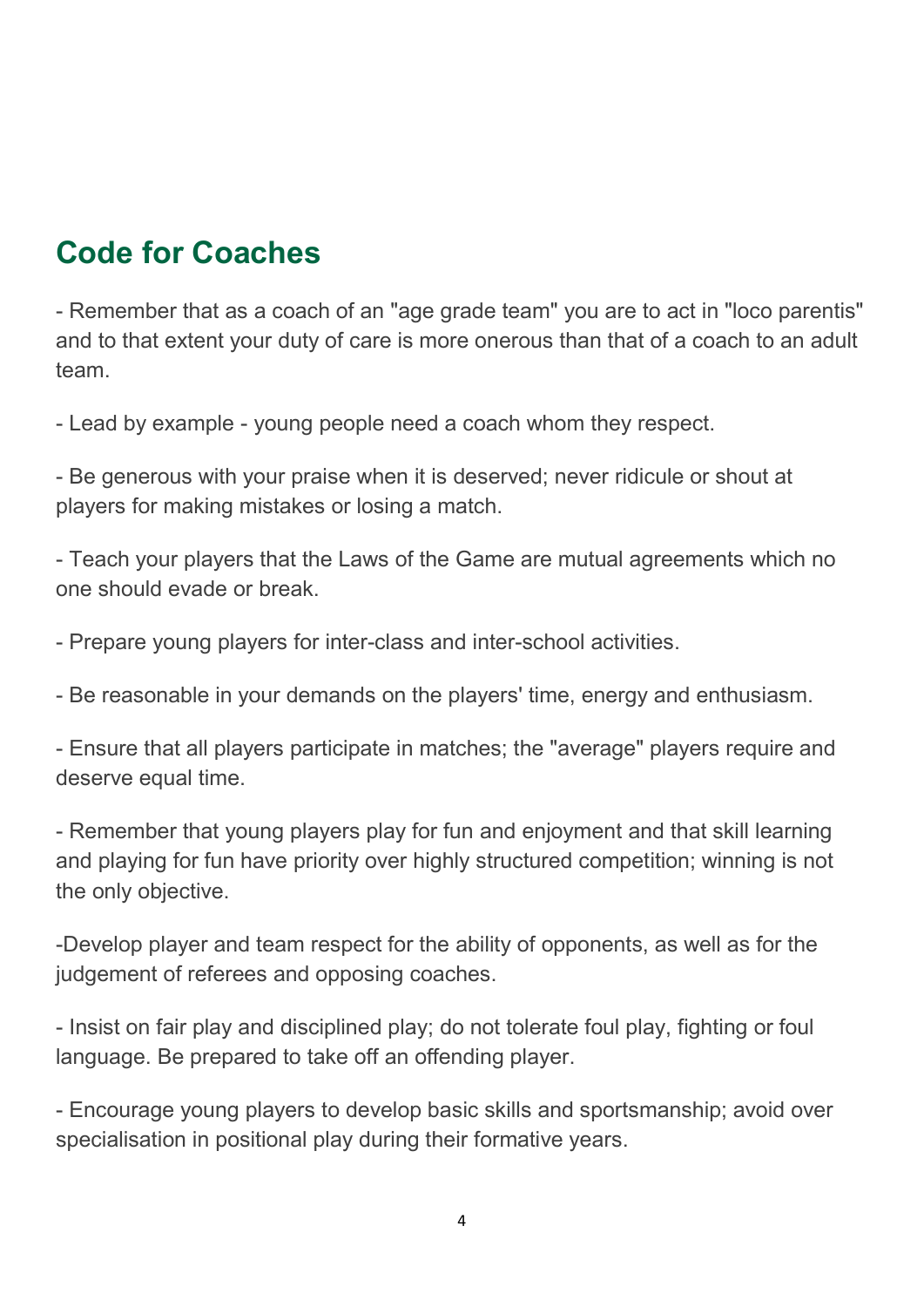- Set realistic goals for the team and individual players and do not push young players into adult-like competitions.

- Create a safe and enjoyable environment in which to train and play.

- Do not over burden younger players with too much information.

- Make a personal commitment to keep yourself informed on sound coaching principles and methods, and on the principles of growth and development of young people.

- Be aware of the effect you have on growing children.

- Never criticise the referee and touch judges during or after a match in front of players or spectators.

- Always thank the match officials and if they have made decisions which require clarification, discuss the problems after everyone has changed.

- Seek and follow the advice of a doctor in determining when an injured player is ready to play again.

- Ensure that proper equipment and facilities are available at all times.

- Be responsible and ensure you uphold the ethos of the game and the IRFU.

- Attend coaching courses.

- Support the Code of Ethics and all policies regarding Children in Sport.

- Ensure you and your players are proud of your team, club and efforts during the season.